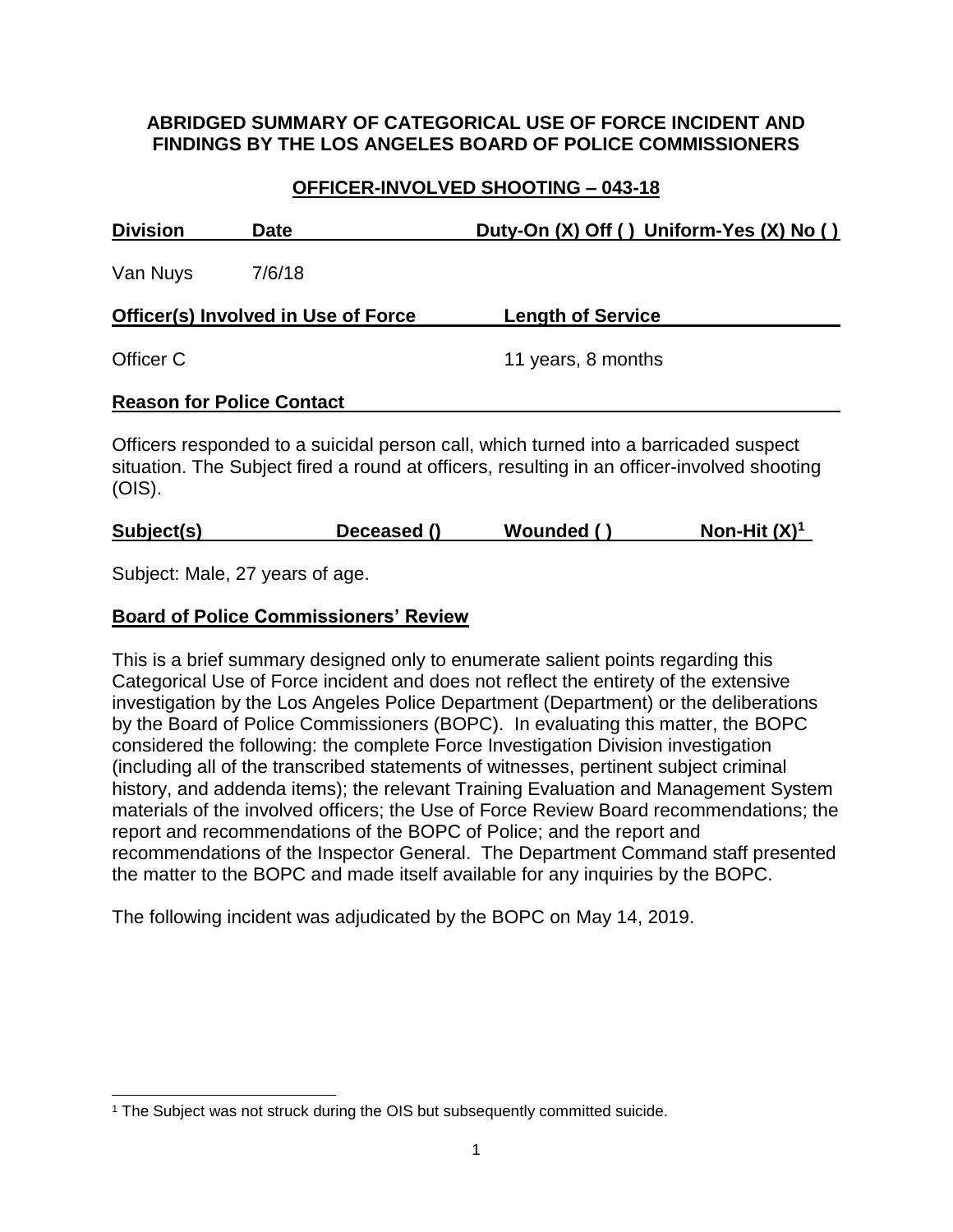#### **Incident Summary**

Witness A called Communications Division (CD) and reported that the Subject was having a breakdown and had guns in his residence. Witness A also reported that the Subject was acting paranoid and delusional. While this phone call was taking place, the Subject approached Witness A and demanded to know who she was speaking with. When Witness A informed the Subject that she was calling someone to come help him, the Subject said, "No, you're not," and slapped the phone out of her hand. Witness A yelled, "Help," with hope that the 911 operator would hear her, but the call was disconnected before she was able to provide an address.

CD attempted to call Witness A back, but the call was transferred to voicemail.

CD broadcast the information and details provided by Witness A.

In an effort to contain the Subject inside the property, Witness A exited the residence and locked the exterior entry gate with a key. Witness A called CD a second time and requested that the police and an ambulance respond. Witness A again advised that the Subject was having a psychotic breakdown and had access to a shotgun and a 10mm pistol inside his residence. Witness A told the CD operator to send help quickly, because she feared the Subject might use one of the weapons to harm himself. Witness A was then transferred to a Los Angeles Fire Department (LAFD) dispatcher. Witness A advised that the Subject had previously inhaled nitrous oxide, which she believed had damaged his brain. The LAFD was subsequently dispatched.

Upon completing the second call, Witness A returned inside the house and observed the Subject standing in the hallway holding a pistol down by his leg. Witness A touched the Subject's arm to keep him from raising the pistol and told him, "You don't need to do this. I just want you to come outside with me, and I have medical staff waiting for you outside to help you." The Subject refused and told Witness A to let go of him, while pulling his arm away from her. He then walked to his bedroom and sat on his bed holding his dog by the collar with one hand and the pistol in his other hand. Witness A exited her residence a short time later and called CD a third time to report that the Subject had armed himself and was holding a gun in his hand.

Police Officers A and B responded to the call. While responding, Officer A read the comments from the officers' Mobile Data Computer (MDC) to Officer B, which included the above-described information. Prior to arriving at the scene, the officers briefly discussed the resources they were going to use, which included the Department's Mental Evaluation Unit (MEU), as well as the various lethal and less-lethal force options available to them.

Los Angeles Fire Department personnel arrived prior to the officers and stood-by with Witness A near the residence.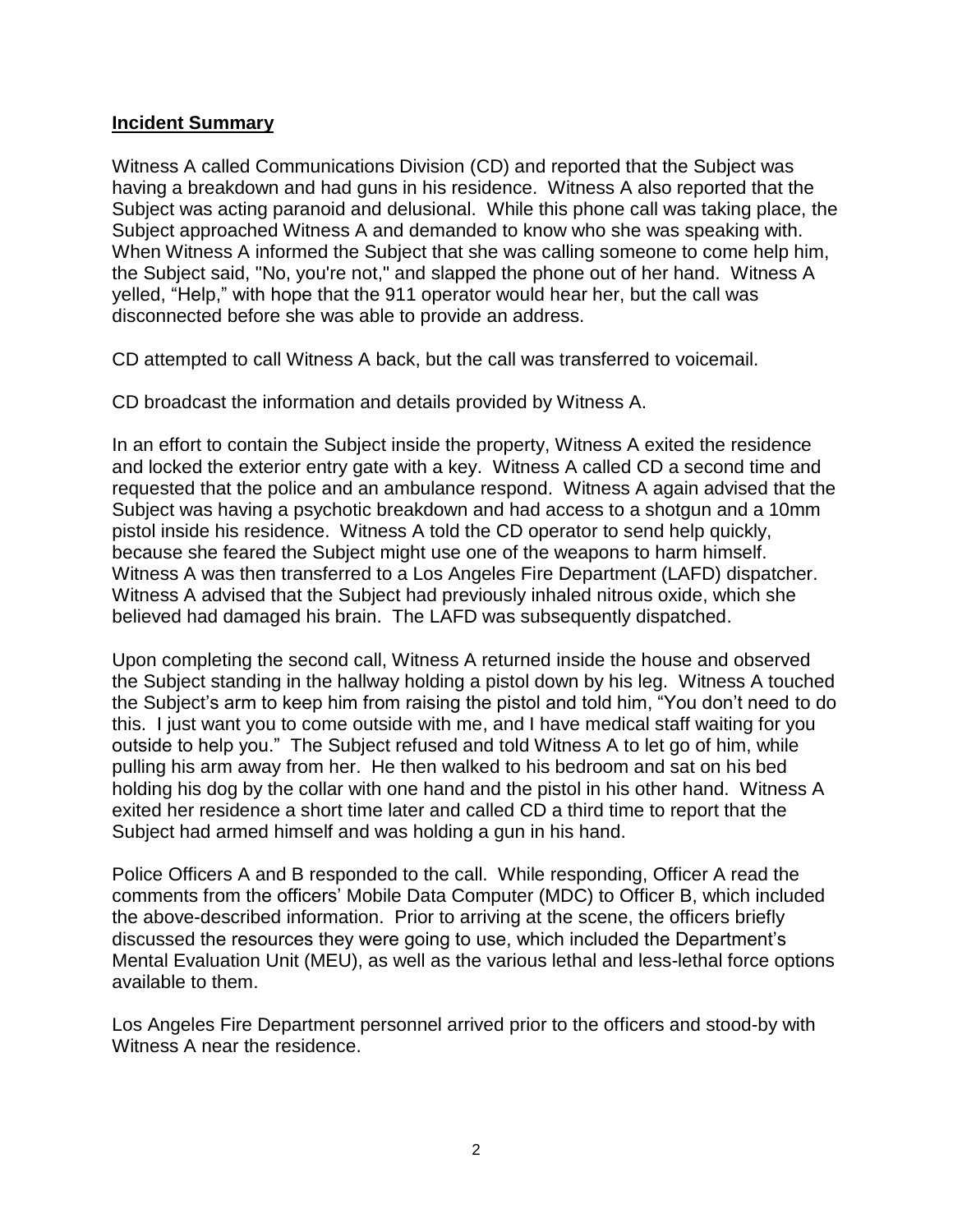Upon arrival, the officers stopped and spoke briefly with unidentified LAFD personnel. The LAFD personnel told the officers that the Subject was sitting in the house with a shotgun, and they pointed out the location of the call.

Officers A and B arrived and placed themselves at the location (Code Six) via their MDC. As the officers were at the trunk of their vehicle, Officer B retrieved a 40mm Less Lethal Launcher, and Officer A designated him/herself as the contact and lethal cover officer. Moments later, they were approached by Witness A, who advised that the Subject was alone in his residence and was last seen holding a handgun.

Witness A also told Officers A and B that while she was in the house with the Subject, he told her that the handgun he had been seen holding had three live rounds in it.

Witness A told the officers the Subject possessed a shotgun as well, but he did not have ammuniton for it. She also informed the officers that the Subject had been inhaling laughing gas for the past six months and believed it had damaged his brain. Witness A provided Officer A with a key to the gate to the residence and described where the Subject's bedroom was located on the property.

The officers directed Witness A to remain down the street and then walked toward the Subject's residence. Prior to approaching the house, Officer A broadcast a request for two additional units and a supervisor to respond with emergency lights and siren (Code Three) to his location. Officer A indicated he/she unholstered his/her pistol at that point, because he/she believed the Subject possessed multiple firearms and felt the situation had the potential to escalate to the point where deadly force might become necessary.

As the officers approached, they observed that vegetation covered two sides of the residence and that there were no doors or windows visible from the street. On the officers' BWV, they could be heard discussing their force options with each other, while visually clearing one side of the residence from the sidewalk. Officer B advised Officer A that if the 40mm Launcher failed, Officer B would transition to his/her TASER, and Officer A would remain as the lethal cover officer.

The officers approached the exterior walkway gate located on the corner of the property. On his/her BWV, Officer B could be heard asking Officer A what their plan was and if they wanted to wait for additional units to arrive. Officer A replied that he/she wanted to first enter the walkway in order to view the yard.

Officer A noted that the walkway opened to an exterior courtyard on one side of the residence. Based on how the house was oriented, the courtyard served as the front yard of the residence, which had multiple doors and windows. Officer A used the corner of the garage as cover and visually cleared the couryard. Upon viewing the layout of the residence, Officer A requested that the first responding unit deploy with a shotgun and that the second unit respond with their vehicle, so their Public Address (PA) system could be used to call the Subject out of the residence.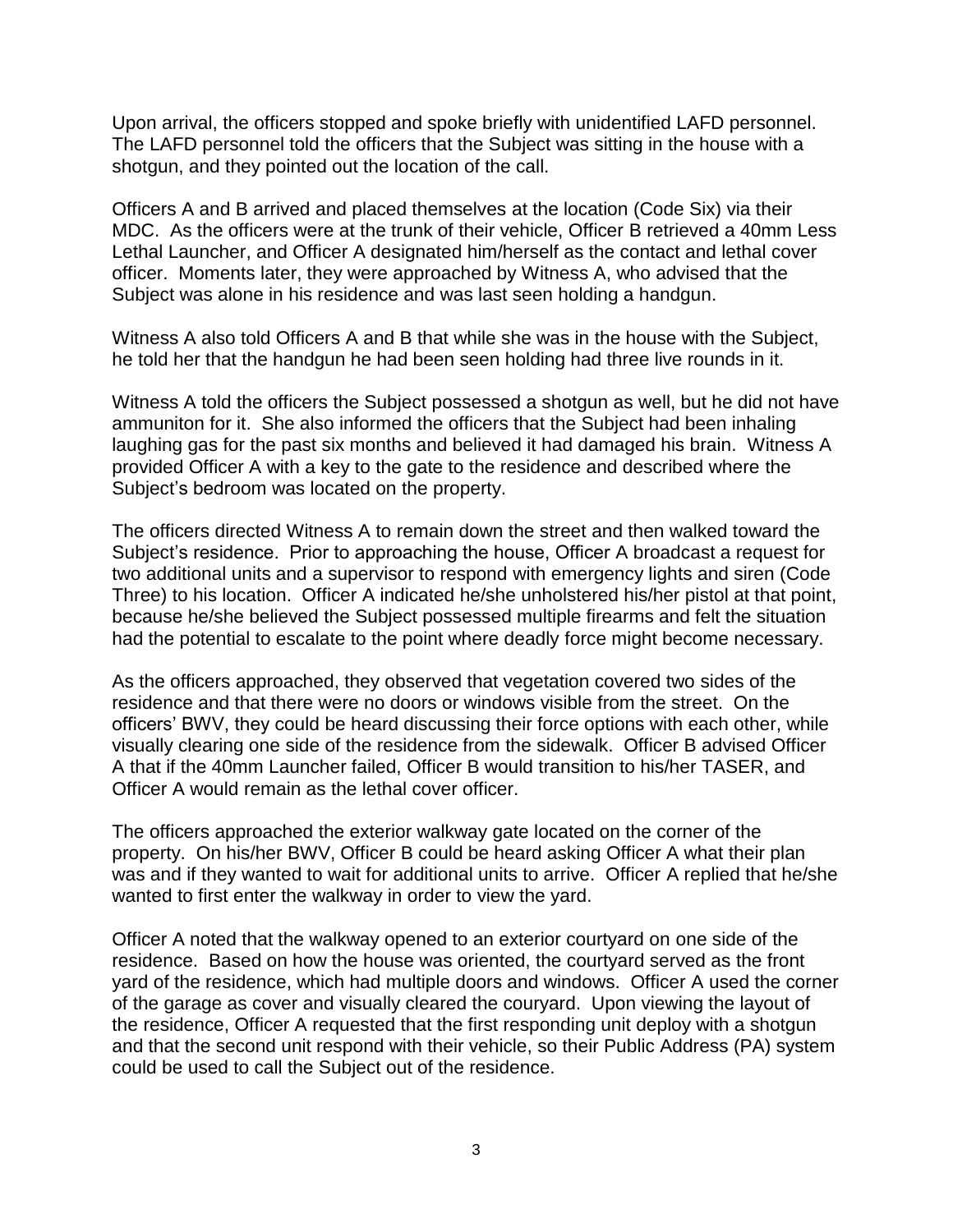In an attempt to gain further information regarding the layout of the residence, Officer B momentarily stepped back into the driveway and waved to Witness A to approach him/her. Witness A met with Officer B and described in more detail the location of the Subject's bedroom. Witness A indicated that the walkway was the only way to access the property. She further advised that the last time she observed the Subject with the gun was approximately five to ten minutes prior to the arrival of the LAFD. Witness A also warned Officer B that the sound of sirens might alarm the Subject. Officer B immediately initiated a broadcast to responding units updating them with the information he/she had just received.

Officer B rejoined Officer A and briefed him/her on the layout of the residence. As that occurred, Officer A observed the Subject standing behind a bay window on one side of the residence. Officer A called out to the Subject and told him they needed to speak with him and requested that he open the door. The Subject shook his head side to side, gesturing that he was not going to comply, and then moved out of view. Officer B upgraded their additional unit request to a backup.

Officer B stated he/she unholstered his/her pistol at this time, because Officer B believed it might have become necessary for him/her to use deadly force. However, the investigation determined that Officer B unholsted his/her pistol four minutes later (when the Subject was subsequently observed holding a pistol).

Police Officers C and D arrived. Officer D broadcast they were Code Six. Officer C deployed his/her police rifle, because he/she believed the Subject was armed with a shotgun and a handgun and was in a position of advantage inside his residence. Officer C further stated his/her rifle provided increased accuracy and stand-off distance. Officer D deployed a 40mm Less-Lethal Launcher. Both officers donned their ballistic helmets and joined Officers A and B in the walkway moments after their initial contact with the Subject. After being briefed by Officer B, Officer C assumed Officer A's position at the corner of the garage.

Sergeant A arrived and broadcast he/she was Code Six. Sergeant A met with the officers in the walkway and was told that the Subject was reportedly armed and refusing to come out.

Officer A and Sergeant A discussed a tactical plan that involved positioning a police vehicle in front of the residence and attempting to call the Subject to come outside. In the event the Subject refused, they would then call the Metropolitan Division Special Weapons and Tactics (SWAT) Unit. Sergeant A agreed, but stated they first needed to establish containment around the residence. An LAPD Air Unit arrived overhead and assisted Sergeant A with requesting additional units and placing officers in containment positions around the residence.

According to Sergeant A, the layout of the residence presented a tactical challenge, because the only way to view the front of the residence and contact the Subject was from the walkway.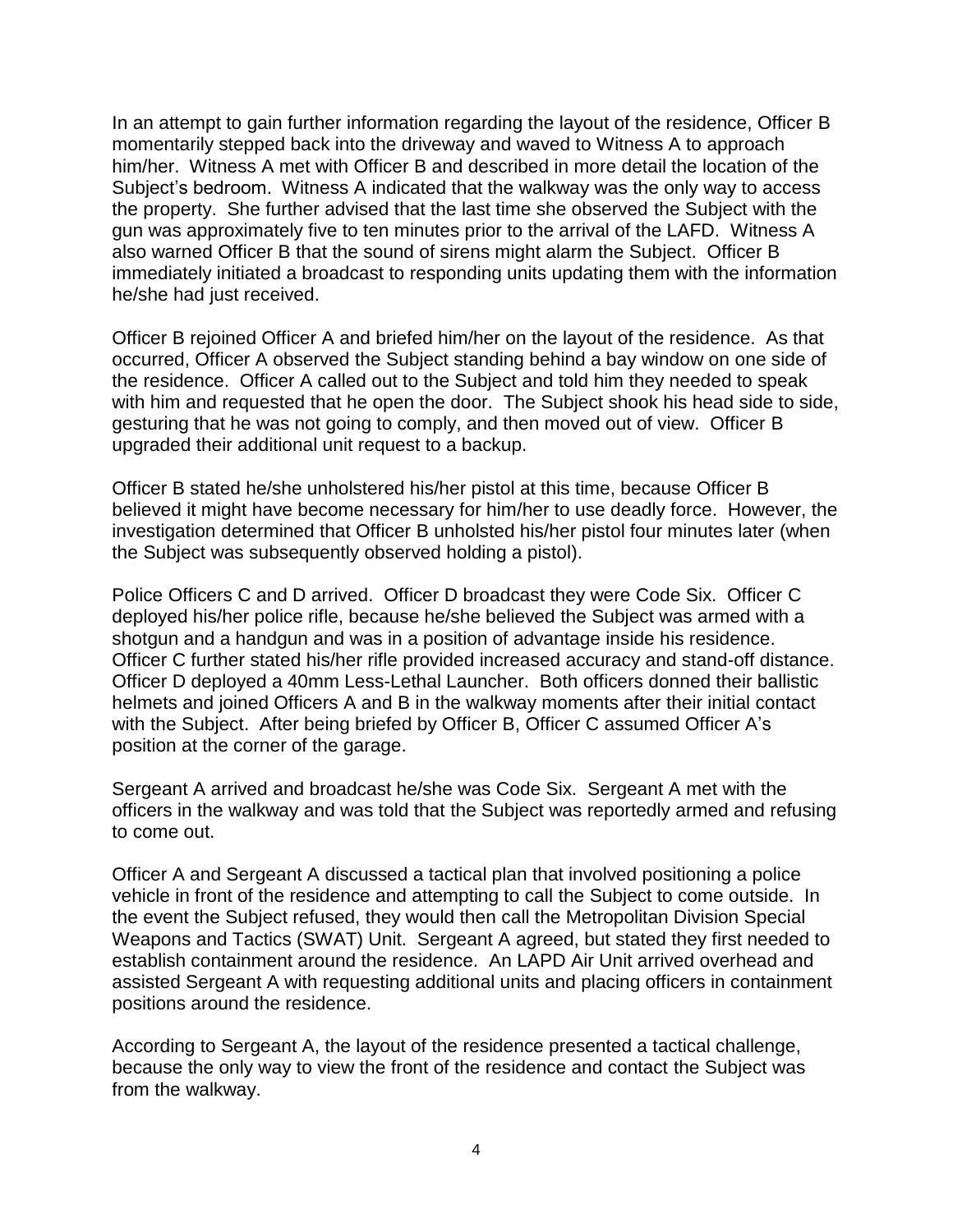Officers A and C announced that they observed the Subject behind the bay window holding a pistol in his right hand pointed in a downward direction. Officer B slung his/her 40mm Less-Lethal Launcher at that point and unholstered his/her pistol to assist in covering the courtyard with Officer C. Officer B utilized a post to the left of Officer C as cover.

As additional officers continued to arrive, Sergeant A, Officers A and D, and the Air Unit continued to direct the officers to containment positions around the residence.

Upon his/her arrival, Officer E deployed his/her patrol rifle because of the report that the Subject was armed. Officer E then joined the officers in the walkway and relieved Officer B from his/her position behind the support post. Officer E stated that the post provided Officer E more concealment than it did cover, but he/she felt it was the best option that allowed him/her to cover all of the windows to the residence. Upon being relieved, Officer B holstered his/her pistol, transitioned to the 40mm Less-Lethal Launcher, and maintained a position further in the walkway.

Officers C and E communicated with each other and discussed their fields of view and designated their respective areas of cover responsibility. Officer E stated he/she covered the windows on one side of the gray door and Officer C covered the windows on the other side of the gray door.

Officers B, C, and E periodically observed the Subject look through the curtains of the various windows on the side of the residence. Each time the Subject appeared at a window, the officers attempted to communicate with him by asking that he put down his weapon and come outside.

As the incident continued to unfold, Sergeant B arrived at the scene and met with Sergeant A. On their BWVs, Sergeant A can be heard communicating that he/she would handle supervision at the Subject's residence and asked Sergeant B to establish a Command Post (CP). Additionally, Sergeant A requested that Sergeant B meet with Witness A to obtain the Subject's phone number, so they would have a way to communicate with him inside the residence.

Sergeant B contacted Witness A, who described the Subject's mental health status and provided information about where the Subject had last been seen in the residence. However, Witness A became unwell and had to be treated by a Rescue Ambulance.

Officers C and E observed the Subject in the bay window holding a pistol in his right hand and a phone in his left hand. Sergeant A reaffirmed the officers' role as the two designated cover officers at that point and assigned Officer A the responsibility of communicating with the Subject. Officer B was tasked with providing less-lethal coverage using the 40mm Launcher.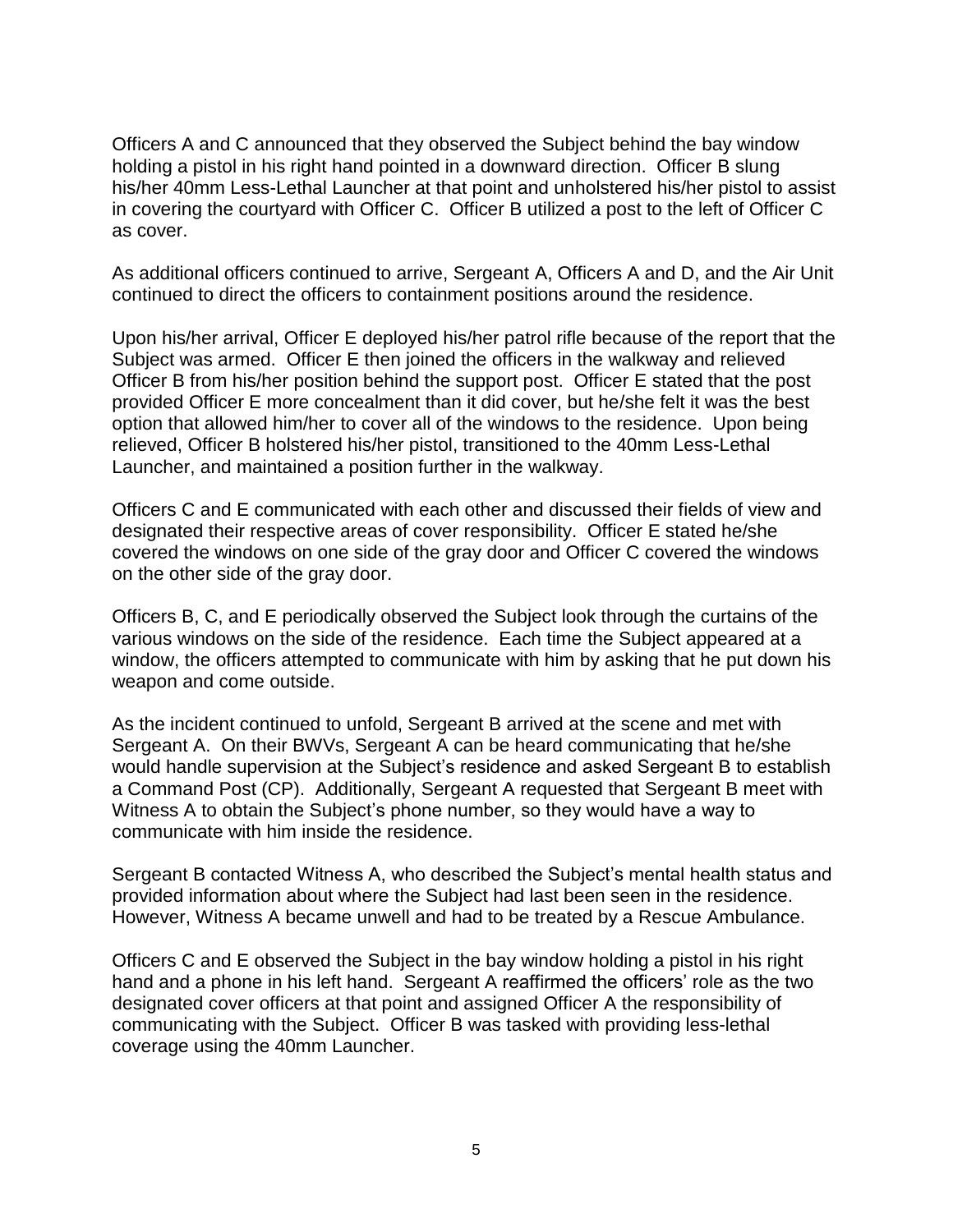As this incident continued to unfold, Officers B, C, and E can be heard on their BWV declaring on multiple occasions that they observed the Subject inside his residence holding a pistol.

Lieutenant A and Captain A arrived a short time later and met with Sergeant B at the CP. Sergeant B advised Lieutenant A that the Subject was armed inside his residence and was refusing to come outside. Sergeant B also indicated that he had not yet committed a crime but was possibly "5150" (a danger to himself or others.)

Officer F responded to the scene. Officer F provided tactical advice to Sergeant B and was concerned that the officers did not have any ballistic shields at the location. Sergeant B then advised CD to have the next responding unit pick up four ballistic shields from the station and transport them to the scene.

Lieutenant A met with Sergeant A at the walkway and told Sergeant A that Witness A and the Subject's girlfriend had received text messages from the Subject indicating he was not going to put his pistol down because officers were pointing their weapons at him. Lieutenant A asked if it was possible to move the officers in the walkway out of the Subject's view. Because of the layout of the property, Sergeant A did not believe redeployment was a viable option, but Sergeant A indicated he/she would reassess that option once the officers had ballistic shields available.

Sergeant B spoke with Lieutenant B via telephone and discussed the details of the incident. Lieutenant B explained that because the Subject had not yet committed a criminal offense, the circumstance did not meet their (SWAT) criteria to respond and recommended that MEU respond.

Following this conversation, Sergeant B spoke with a detective from MEU and discussed what had transpired. Sergeant B was advised that an officer and a clinician would be responding and had an hour and thirty-minute estimated time of arrival.

Sergeant B informed Captain A that SWAT was not responding, but that MEU personnel were en route. Captain A relayed that information to Lieutenant A and directed Lieutenant A to redeploy officers from the walkway to containment positions and wait for MEU to arrive.

Sergeant A requested the officers try to contact the Subject via telephone a final time before redeploying. Lieutenant A authorized that attempt, but directed them to fall back after the call. Officer A contacted the Subject via cellphone and observed him through the bay window as they spoke. On his/her BWV, Officer A could be seen waiving to the Subject so that he could recognize which officer was speaking with him.

Officer A called and spoke with the Subject multiple times. On Officer A's BWV, Officer A can be heard explaining to the Subject that he was not in trouble, had not committed a crime and that the officers wanted to get him help. Additionally, Officer A gave the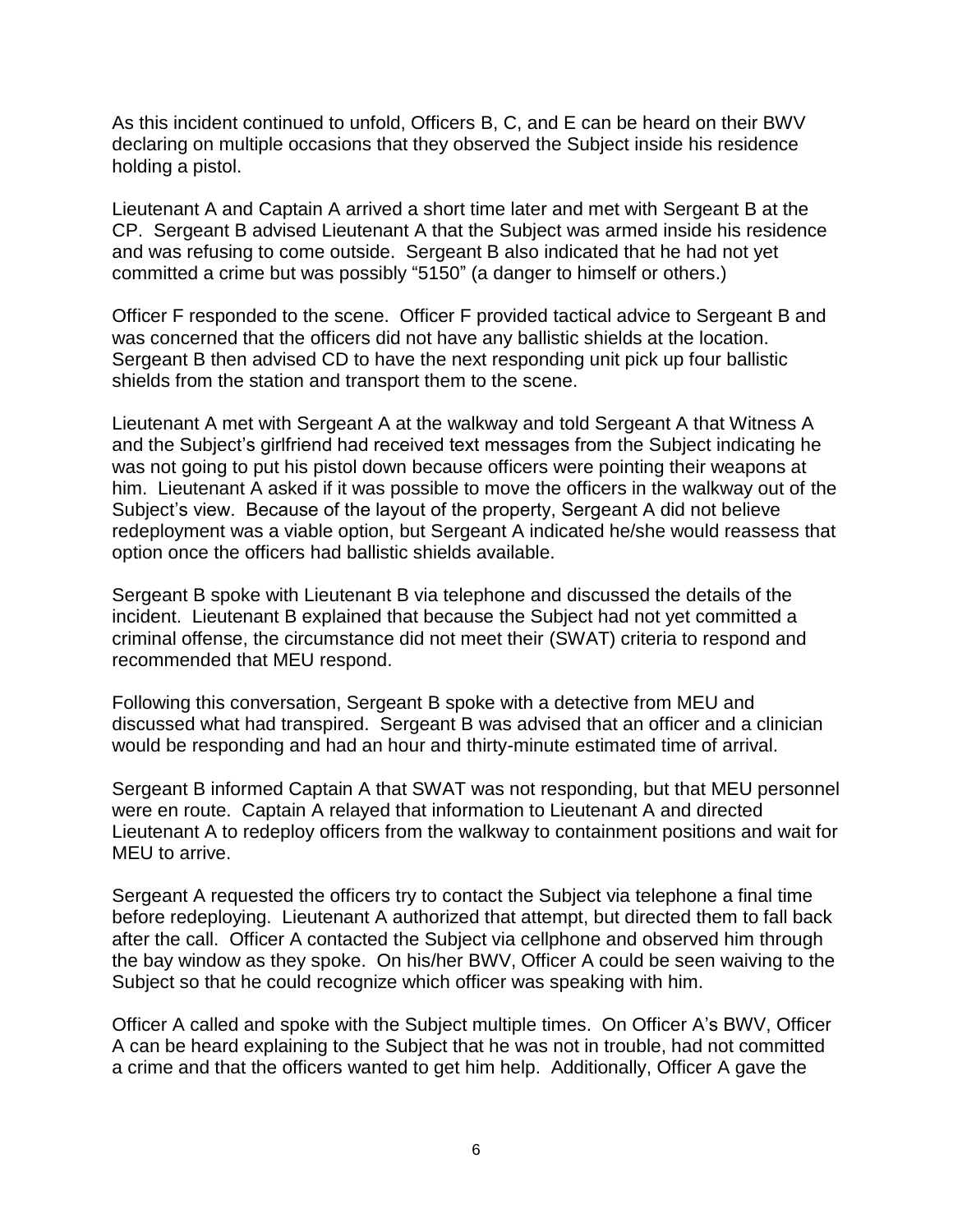Subject specific instructions to put his gun down and to step outside. Despite Officer A's reassurance that he would not be harmed, the Subject refused to exit his residence.

Sergeant A advised Officer A they were going to redeploy. Officer A stated he/she planned to call the Subject again and ask if he would come out if the officers pulled back from the walkway. When Officer A made that phone call however, the Subject stated he was not going to exit, because he was frightened by the officers' firearms. The Subject then disconnected the call. Officers A, C, and E observed the Subject through a window and saw he was no longer armed. Officer A attempted to de-escalate the situation by gesturing to the Subject with his/her hands to show that they were empty.

On their BWV footage, Officers C and E can be seen lowering their rifles and showing the Subject their hands, while gesturing for him to come outside. The Subject did not respond. Ballistic shields were brought to the walkway, and Sergeant A advised Officers C and E they were available if needed.

Captain A met with Officer A on the walkway. After being briefed, Captain A instructed Lieutenant A and Sergeant A to redeploy officers from the walkway to the street in front. During a discussion captured on Officer A's BWV, it was agreed by Captain A that before that transition was to take place, they would ensure that officers were in containment positions near the residence to watch the front door close to the residence to observe the walkway. According to Captain A, the plan was to then wait for the MEU Crisis Response Team (CRT) to respond.

Sergeant A believed that prior to redeploying officers from the walkway, it was important to provide officers positioned near the Subject's residence with a police vehicle for cover. Due to the lower elevation of that property, it was difficult for those officers to see the door to the Subject's residence. Sergeant A was concerned that if the officers in the walkway were removed prior to this occurring, the Subject could potentially exit his residence and jump the fence without being observed.

While evacuations of the surrounding residences were occurring and adjustments to containment positions were taking place, Officers B and C observed the Subject in the bay window holding the pistol, but not pointed in their direction. Officer C believed the Subject was agitated and yelling at someone on his cell phone. Officer C also observed that the Subject appeared to be holding the pistol above his head while moving it back and forth in what Officer C described as a hammering type motion.

Officers B, C, and E observed the Subject in the bay window. Officer C stated the glare from the sun only allowed him/her to see the Subject's silhouette, but Officer C observed the Subject raise his right arm, while holding an unknown item Officer C believed was a pistol. On his/her BWV, Officer C can be heard yelling, "Gun," and was depicted immediately stepping backward, away from the corner of the garage. Officer C then told Officer E to back up and declared that the Subject had pointed "it" (the gun) at him (Officer E). According to Officer E, upon hearing this, Officer E stepped backward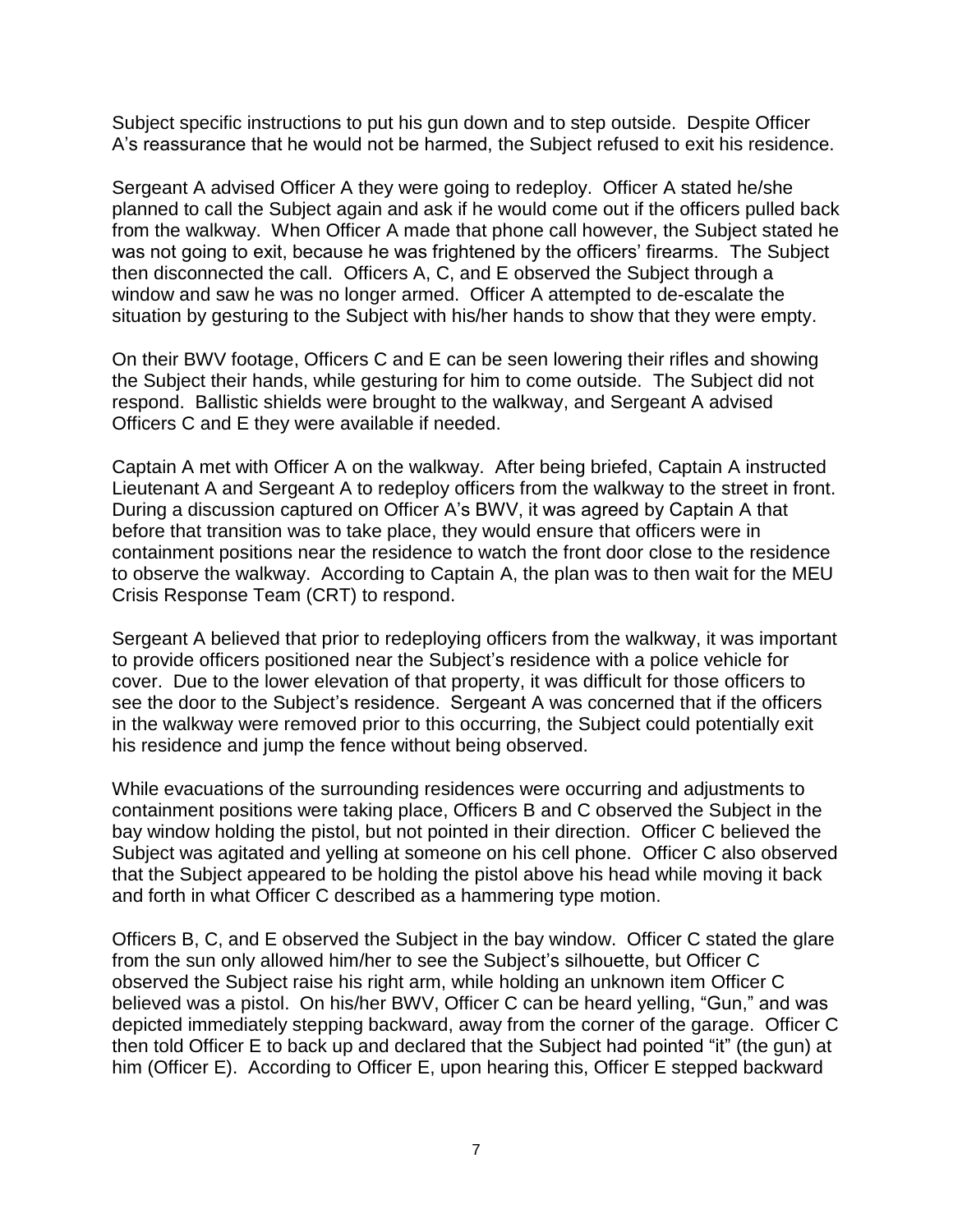while looking toward the window and observed the Subject's right arm coming down, while holding the pistol.

Officer C observed the Subject come into view at a window and saw him raise the pistol up between the curtains. On his/her BWV, Officer C can be heard yelling, "Gun," as Officer C raised his rifle and disengaged the safety. Officer C stated the Subject then moved out of his/her view. Immediately after, Officer E could be heard asking Officer C if the Subject had pointed a pistol at him/her (Officer C), to which he replied, "Yes."

Approximately four seconds later, Officer C saw the Subject's silhouette reappear in the same window. According to Officer C, he/she then observed the top of the Subject's pistol come up toward the window, observed muzzle flash, and felt shards of glass strike his/her forearm as the Subject fired a round at him/her. Officer C believed the Subject was trying to kill him/her and immediately discharged one round at the Subject's silhouette from a distance of approximately 17 feet. The investigation later revealed the Subject was not struck by Officer C. The Subject then retreated further into the interior of the residence. The standoff continued with no further contact or observation of the Subject. Several hours later, SWAT made entry and discovered the Subject, who was deceased as a result of a self-inflicted gunshot wound.

# **Los Angeles Board of Police Commissioners' Findings**

The BOPC reviews each Categorical Use of Force incident based upon the totality of the circumstances, namely all of the facts, evidence, statements and all other pertinent material relating to the particular incident. In every case, the BOPC makes specific findings in three areas: Tactics of the involved officer(s); Drawing/Exhibiting of a firearm by any involved officer(s); and the Use of Force by any involved officer(s). Based on the BOPC's review of the instant case, the BOPC made the following findings:

#### **A. Tactics**

The BOPC found Lieutenant A, Sergeant A, Officers A, B, C, D, and E's tactics to warrant a finding of Administrative Disapproval. The BOPC found Captain A's tactics to warrant a Tactical Debrief.

#### **B. Drawing/Exhibiting**

The BOPC found Officers A, B, C, D, and E's drawing and exhibiting of a firearm to be In Policy.

# **C. Lethal Use of Force**

The BOPC found Officer C's lethal use of force to be In Policy.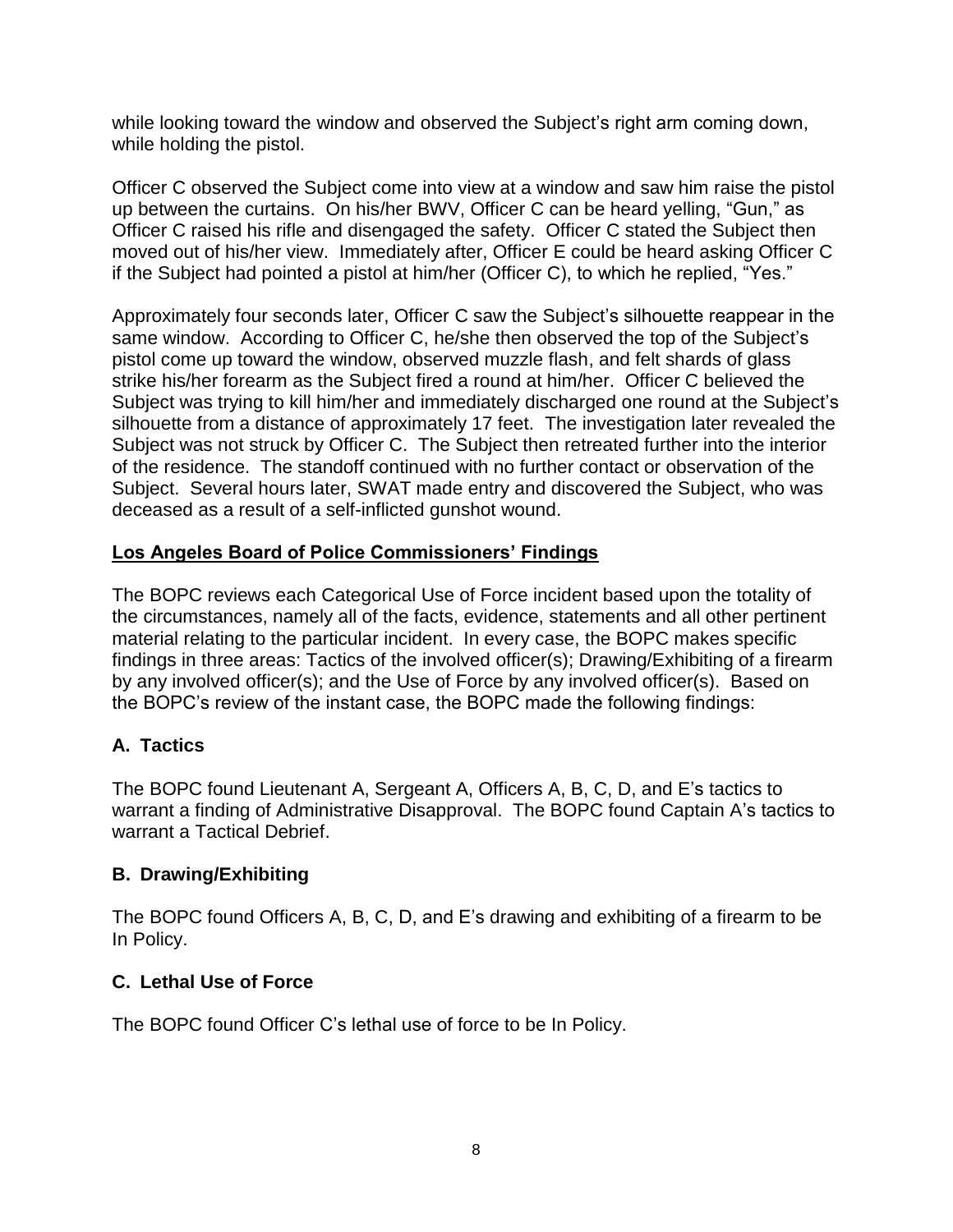# **Basis for Findings**

In making its decision in this matter, the Commission is mindful that every "use of force by members of law enforcement is a matter of critical concern both to the public and the law enforcement community. It is recognized that some individuals will not comply with the law or submit to control unless compelled to do so by the use of force; therefore, law enforcement officers are sometimes called upon to use force in the performance of their duties. It is also recognized that members of law enforcement derive their authority from the public and therefore must be ever mindful that they are not only the guardians, but also the servants of the public. The Department's guiding value when using force shall be reverence for human life. Officers shall attempt to control an incident by using time, distance, communications, and available resources in an effort to de-escalate the situation, whenever it is safe and reasonable to do so. When warranted, Department personnel may objectively use reasonable force to carry out their duties. Officers who use unreasonable force degrade the confidence of the community we serve, expose the Department and fellow officers to legal and physical hazards, and violate the rights of individuals upon whom unreasonable force is used. Conversely, officers who fail to use force when warranted may endanger themselves, the community and fellow officers." (Use of Force Policy, Los Angeles Police Department Manual.)

The Commission is cognizant of the legal framework that exists in evaluating use of force cases, including the United States Supreme Court decision in Graham v. Connor, 490 U.S. 386 (1989), that:

"The reasonableness of a particular use of force must be judged from the perspective of a reasonable officer on the scene, rather than with the 20/20 vision of hindsight. The calculus of reasonableness must embody allowance for the fact that police officers are often forced to make split-second judgments – in circumstances that are tense, uncertain and rapidly evolving – about the amount of force that is necessary in a particular situation."

The Commission is further mindful that it must evaluate the actions in this case in accordance with existing Department policies. Relevant to our review are Department policies that relate to the use of force:

Law enforcement officers are authorized to use deadly force to:

- Protect themselves or others from what is reasonably believed to be an imminent threat of death or serious bodily injury; or
- Prevent a crime where the subject's actions place person(s) in imminent jeopardy of death or serious bodily injury; or
- Prevent the escape of a violent fleeing felon when there is probable cause to believe the escape will pose a significant threat of death or serious bodily injury to the officer or others if apprehension is delayed. In this circumstance, officers shall to the extent practical, avoid using deadly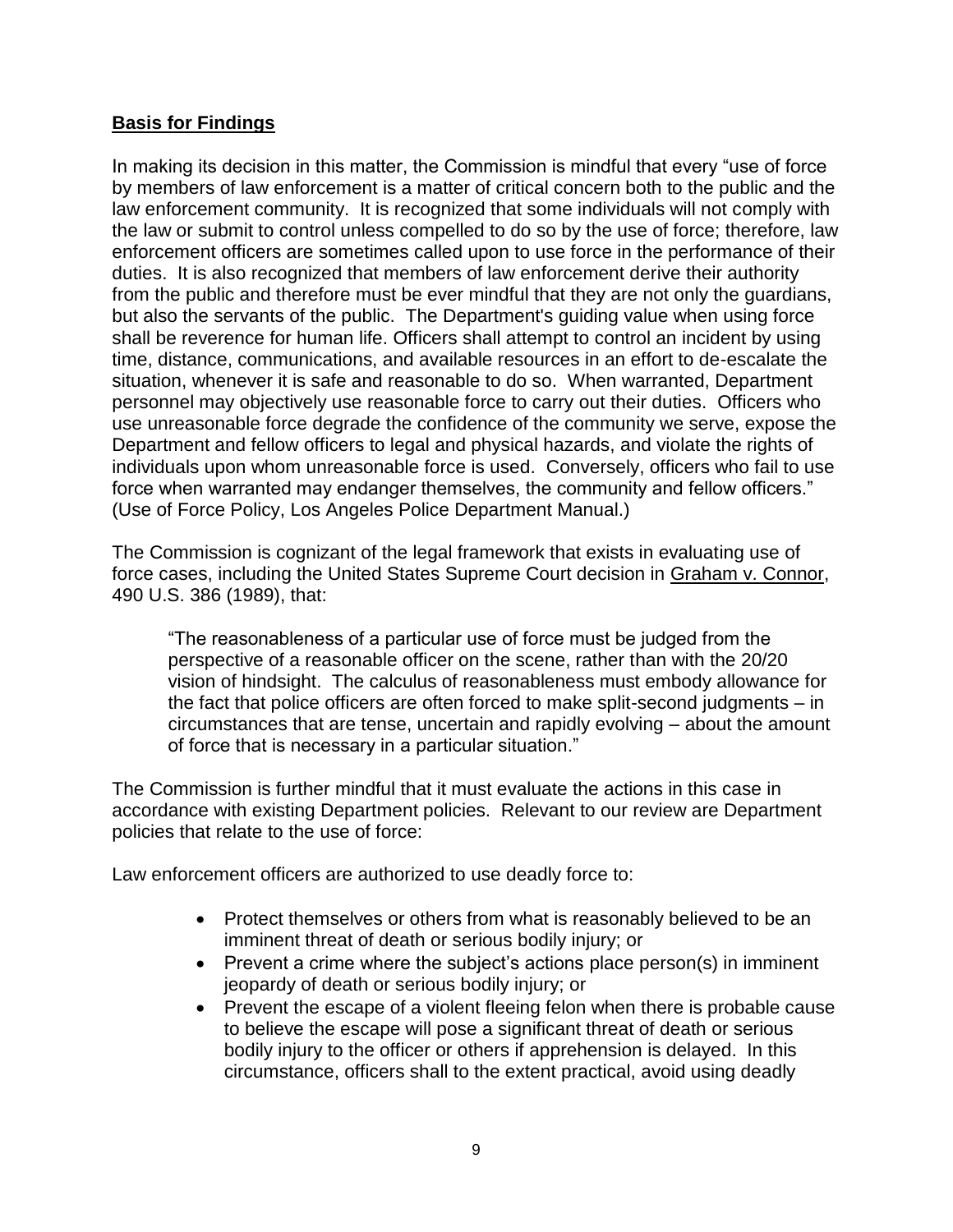force that might subject innocent bystanders or hostages to possible death or injury.

The reasonableness of an Officer's use of deadly force includes consideration of the officer's tactical conduct and decisions leading up to the use of deadly force. (Use of Force Policy, Los Angeles Police Department Manual.)

An officer's decision to draw or exhibit a firearm should be based on the tactical situation and the officer's reasonable belief that there is a substantial risk that the situation may escalate to the point where deadly force may be justified. (Los Angeles Police Department Manual.)

Tactical de-escalation involves the use of techniques to reduce the intensity of an encounter with a subject and enable an officer to have additional options to gain voluntary compliance or mitigate the need to use a higher level of force while maintaining control of the situation. Tactical de-escalation does not require that an officer compromise his or her safety or increase the risk of physical harm to the public. De-escalation techniques should only be used when it is safe and prudent to do so. (Tactical De-Escalation Techniques, October 2016.)

# **A. Tactics**

- In its analysis of this incident, the BOPC identified the following tactical considerations:
	- **1. Waiting for Additional Resources** (Substantial Deviation Officers A and B)

Officers A and B did not wait for additional units to arrive prior to approaching the residence and entering the front gate.

Operational success is based on the ability of the officers to effectively plan and approach each incident in a safe manner. Officers, when faced with an ongoing tactical situation, must remain alert to improve their overall safety by utilizing their ability to recognize an unsafe situation and work collectively to ensure a successful resolution. A sound tactical plan should be implemented to ensure minimal exposure to the officers, while keeping in mind officer safety concerns.

In this case, Officer A requested an additional unit and a supervisor prior to approaching the residence based on the information he/she had received that the Subject was armed with a firearm. Despite the lack of exigency, the officers made the decision to approach the residence and enter the yard prior to the arrival of the additional resources they had already requested.

Based on the totality of the circumstances, the BOPC determined that Officers A and B's decision not to wait for the additional units was a substantial deviation, without justification, from approved Department tactical training.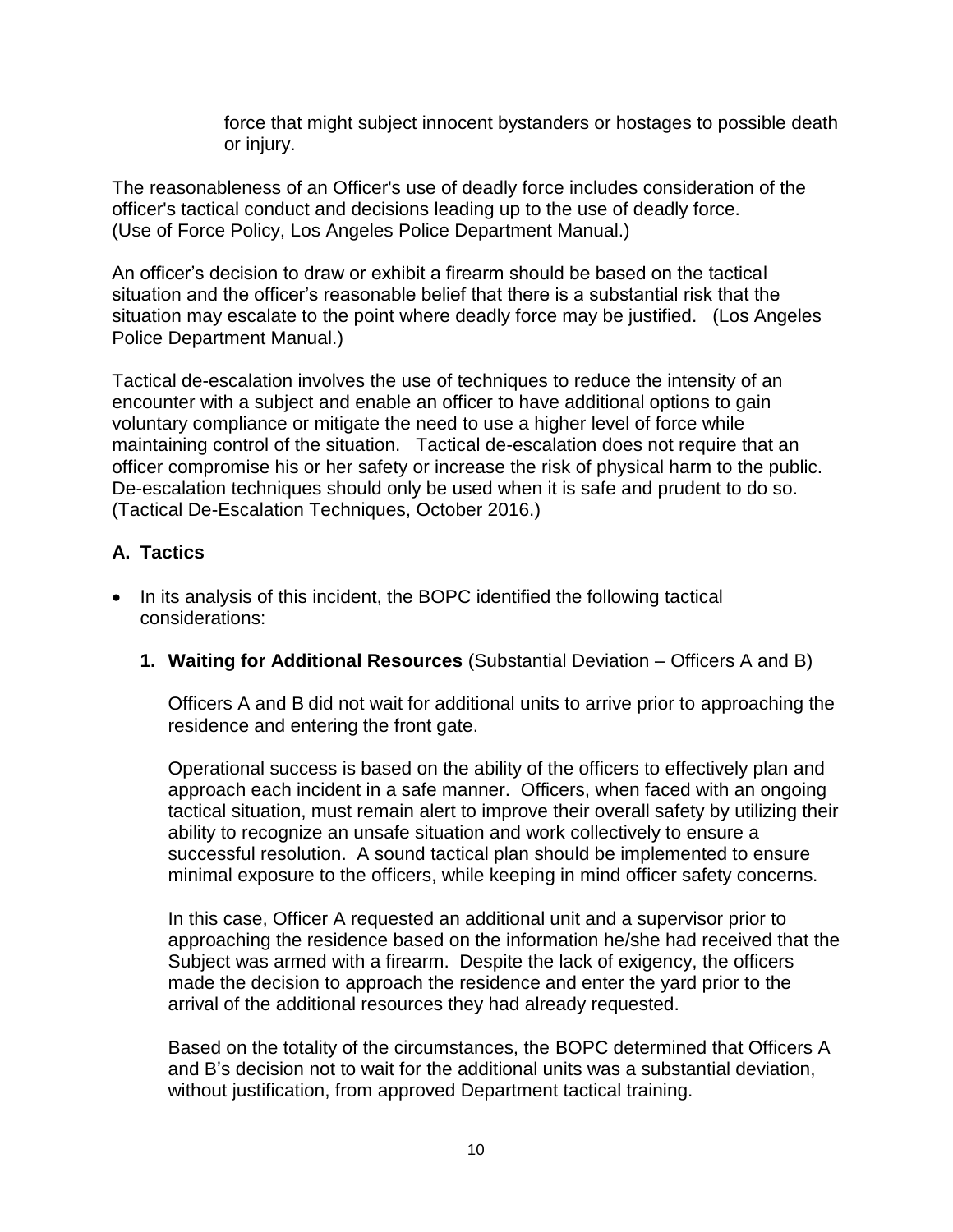# **2. Utilization of Cover** (Substantial Deviation – Officers A, B, C, D, and E)

The utilization of cover, coupled with distance, enables an officer to confront an armed subject while simultaneously minimizing their exposure. As a result, the overall effectiveness of a tactical incident can be enhanced while also increasing an officer's tactical options.

In this case, officers had obtained information that the Subject was armed with a firearm. Upon entering the walkway, Officer A observed the Subject inside the residence and began to communicate with him through the front windows from a distance of approximately 17 feet. Although Officer A utilized the corner of the garage as a barricade position, he/she was continuously exposed to the windows that the Subject had unrestricted access to along the side of the residence. Additionally, Officers B, C, D, and E periodically relieved each other and assumed the role of DCO. Due to the officers' positions in the walkway, they also did not have adequate cover as they were exposed to the windows on the opposite side of the residence. This left the officers without the benefit of adequate cover throughout the incident. It is the responsibility of each officer to continually assess their environment to determine whether they have adequate cover or if there is a need to redeploy to a more advantageous location. Knowing the Subject was armed and had access to all of the rooms and windows within his residence, the BOPC would have preferred that the officers redeploy to a position of greater distance and cover.

Based on the totality of the circumstances, the BOPC determined that Officer A, B, C, D, and E's actions were a substantial deviation, without justification from approved Department tactical training.

#### **3. Containment** (Substantial Deviation – Sergeant A)

Sergeant A knew that the Subject was armed with a firearm and yet he/she reaffirmed the officers' position of containment, which was approximately 17 feet from the closest window of the residence.

In this case, when Sergeant A arrived at the scene, he/she quickly assessed the situation in the walkway leading to the residence. Sergeant A believed the layout of the property created a tactical challenge due to the location of the front door and the multitude of windows. Based on his/her assessment, Sergeant A believed there was no way to deploy officers on two sides of the residence and still maintain visual contact of the Subject through the windows. Therefore, Sergeant A allowed officers to remain in a position that did not provide adequate cover.

Sergeant A continued to assess the deployment of officers and positioned Officer E as a DCO behind a six-inch by seven-and-one-half inch wooden support post.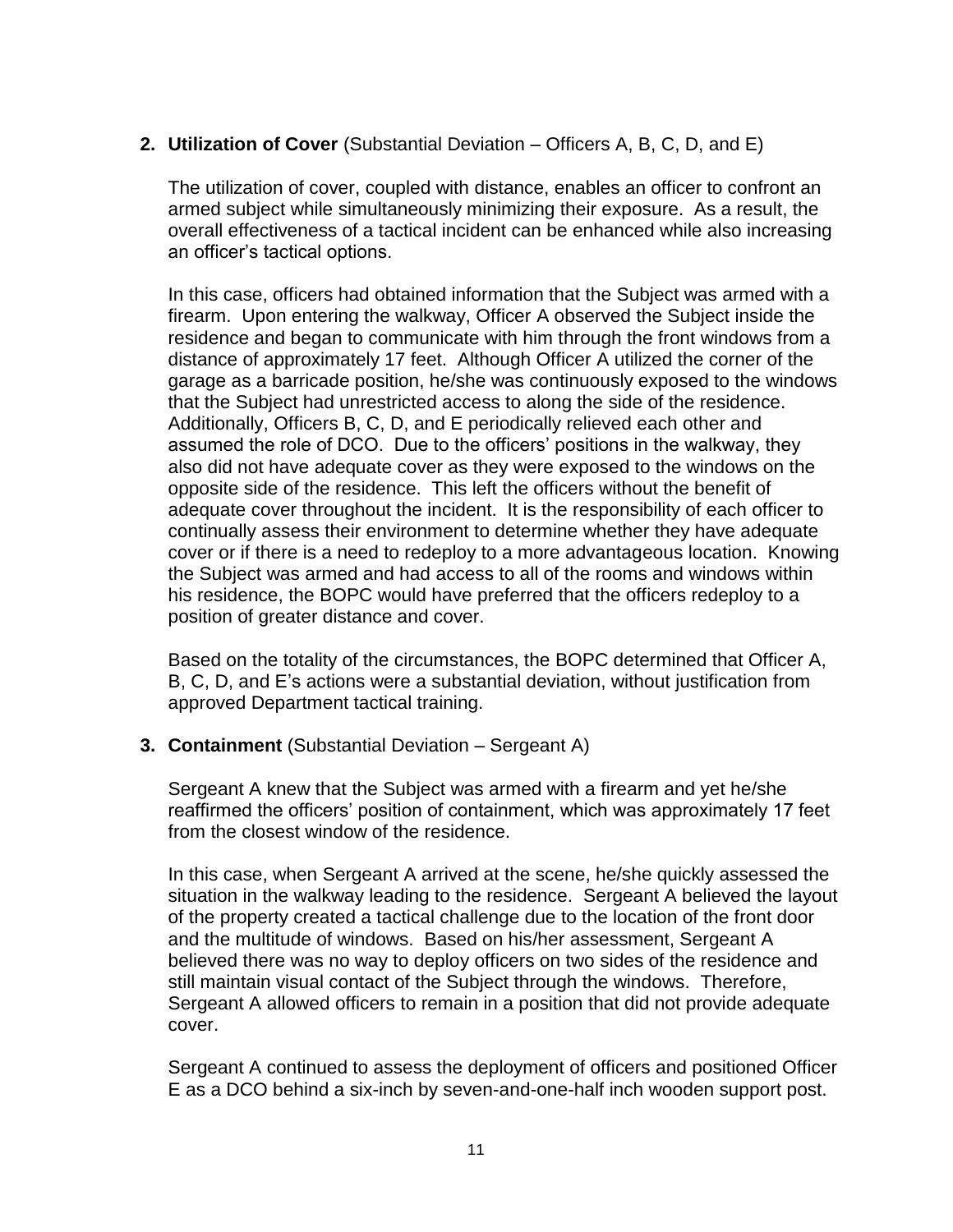This post provided limited concealment, however, it did not provide adequate cover.

The BOPC noted that after Sergeant A's initial assessment, he/she should have immediately repositioned Officers C and E to a containment location that provided greater distance and more adequate cover on the side of the residence. More distance and better cover might have provided the officers the benefit of more time to deal with the situation while at the same time mitigating the risk to the officers.

Sergeant A's decision to allow the officers to remain at the walkway and not redeploy to a location with further distance and better cover was not reasonable, or safe, and allowed officers to remain in a position of tactical disadvantage.

Based upon the totality of the circumstances, the BOPC determined that Sergeant A's decision to establish containment at the walkway was a substantial deviation, without justification, from approved Department tactical training.

#### **4. Tactical Communication/ Tactical Planning** (Substantial Deviation - Officers C and E)

The officers positioned at the walkway had formulated a plan that included Officers C and E as DCOs. On numerous occasions, Officers C and E took their hands off their patrol rifles, allowing the patrol rifles to hang on their slings, without the benefit of anyone assigned as a lethal cover officer.

Operational success is based on the ability of officers to effectively communicate during critical incidents. Officers, when faced with a tactical incident, improve their overall safety by their ability to recognize an unsafe situation and work collectively to ensure a successful resolution.

In an effort to de-escalate the situation, Officers C and E took their hands off their patrol rifles because the Subject had communicated that he was afraid of the rifles. In this case, the officers had confirmed that the Subject was armed and therefore took an unnecessary risk by taking their hands off their primary weapon systems.

As such, this act momentarily left the officers without the benefit of lethal cover, placing themselves and their partners at a tactical disadvantage. Although the BOPC understands the officers did so with the intent of building rapport and gaining voluntary compliance, the officers' de-escalation technique compromised their safety.

Based on the totality of the circumstances, the BOPC determined that Officers C and E's decision to release their hold of their patrol rifles and display their hands to an armed person in mental distress, without the benefit of a DCO, was a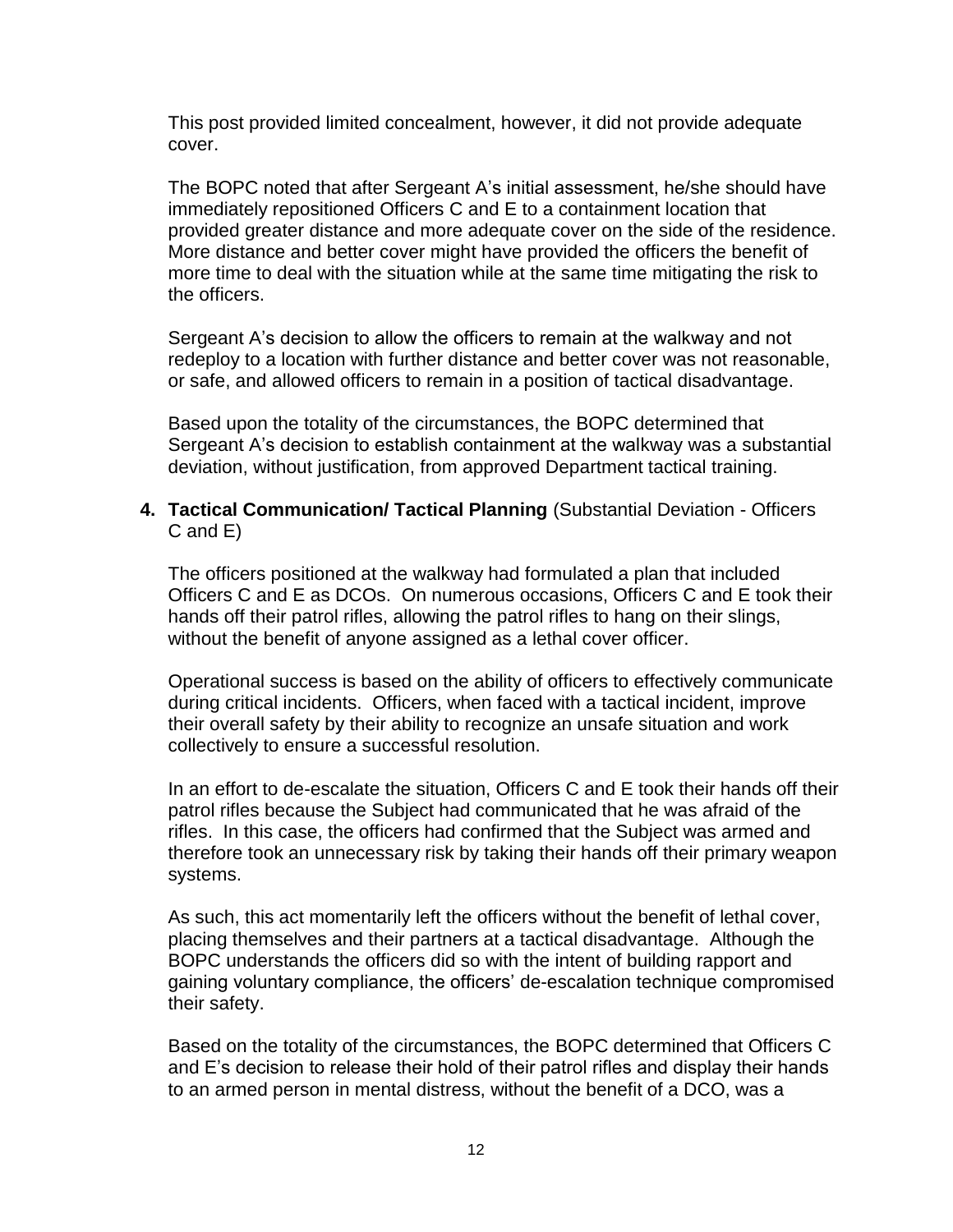substantial deviation, without justification, from approved Department tactical training.

The BOPC also considered the following:

# **1. Contact and Cover Roles**

The investigation revealed that upon Officers A and B's initial response, Officer A was designated as both the contact officer and DCO, while Officer B was designated as less-lethal cover. As a result, Officer A drew his/her service pistol in his/her right hand while holding his/her hand-held radio in his/her left hand.

# **2. Back-Up vs. Additional Unit Request**

The investigation revealed that Officer A requested the response of an additional unit and a supervisor upon learning that the Subject was armed with a firearm. A request for backup units would have been more appropriate for this situation.

# **3. Non-Conflicting Simultaneous Commands**

The investigation revealed that although Officer A was the assigned contact officer, several other officers gave simultaneous commands to the Subject during the incident.

#### **4. Readiness of Equipment**

The investigation revealed that Officer B did not adjust the length of the sling of his/her 40mm Less-lethal Launcher to his/her measurement upon checking it out at the start of his shift. Officer B struggled to sling the launcher on numerous occasions while at the scene of a critical incident.

#### **5. Patrol Rifle Manipulations**

The investigation revealed that Officer E did not conduct a chamber check prior to deploying his/her rifle.

# **6. Post Categorical Use of Force (CUOF) Protocols (Notifications)**

The investigation revealed that Sergeant C, the Watch Commander, did not notify the Department Operations Center (DOC) within 30 minutes of learning that a CUOF incident had occurred. Additionally, Sergeant C did not document the justification for the deviation in his/her Watch Commander's Daily Report.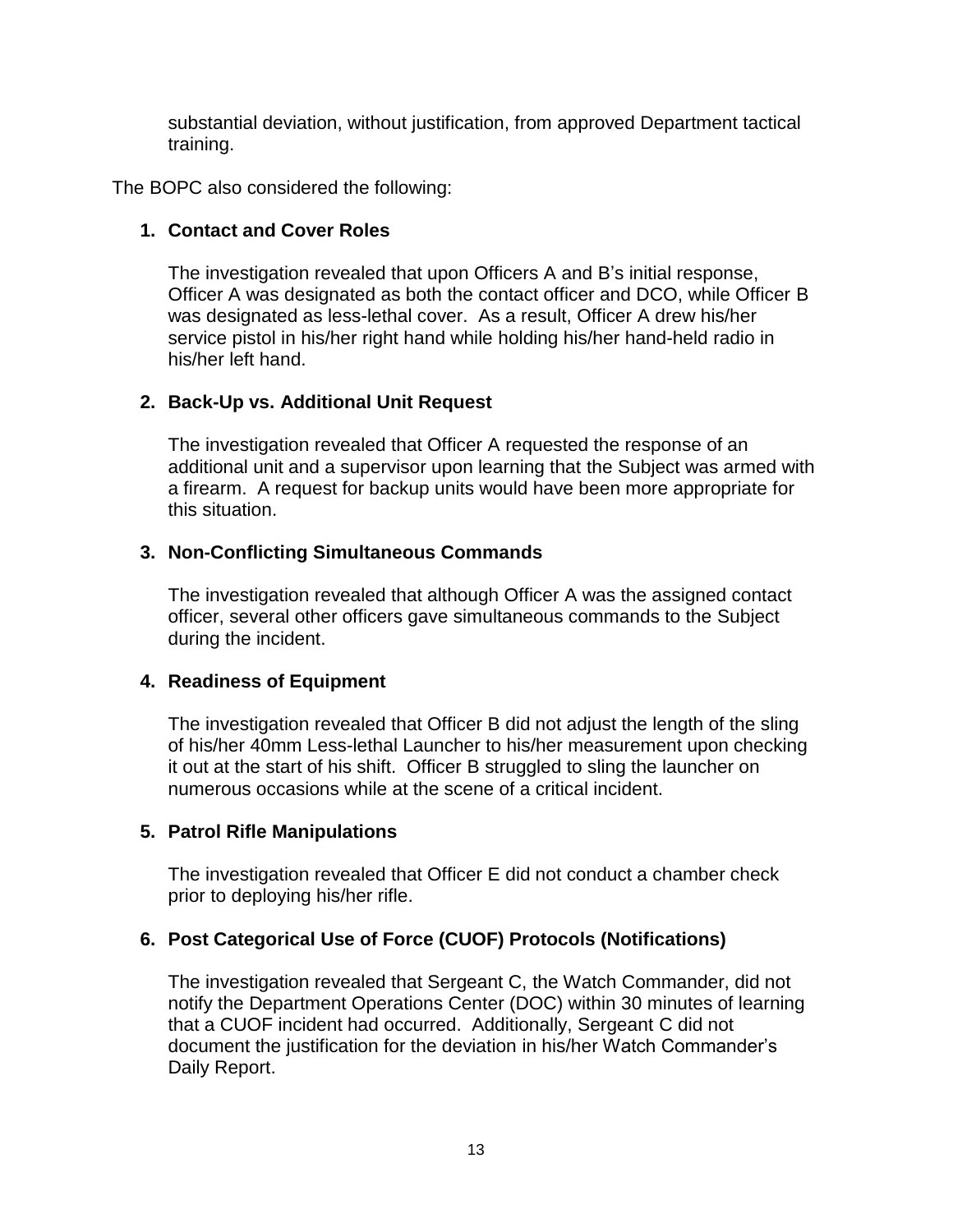# **Command and Control**

• It is incumbent upon supervisors at the scene of a critical incident, such as this, to demonstrate and exercise supervision that is consistent with Department supervisory and tactical training.

Regarding this incident, Sergeant A responded, assumed the role of IC, and contacted the primary unit. After making an initial assessment of the situation, Sergeant A was advised that the Subject had been seen in the residence and was armed with a firearm. Sergeant A designated officers as lethal cover, less-lethal cover, and assigned a communications officer at the end of the walkway. Shortly after additional officers arrived, he/she began to set up containment of the residence with the help of the Air Unit. Sergeant A ensured that proper containment of the location and evacuations of nearby residences were being completed.

Sergeant A was later directed by Lieutenant A to redeploy resources back to the street and await the arrival of additional resources. Lieutenant A advised it was determined that no crime had occurred, and the incident did not meet the criteria for a barricaded subject. Sergeant A requested to remain at end of the walkway to maintain visual contact on the Subject while efforts were made to communicate with him via cellular phone. After 34 minutes of intermittent communication with the Subject via cellular phone, Sergeant A was again directed to redeploy.

Though Sergeant A actively directed resources at scene, he/she did not reassess the officers' position, or redeploy the officers with a sense of appropriate urgency. The amount of time it took for Sergeant A to carry out the plan was lengthy and allowed the continued exposure of the officers in the walkway to an armed suspect. These actions were not reasonable and placed the officers in a situation of unnecessary risk. Additionally, at the time of the OIS, Sergeant A had stepped away from the walkway and into the street, leaving the officers with no supervisory oversight.

As a result, the BOPC determined that Sergeant A's decision to allow officers to remain in a position of inadequate cover, the extended length of time it took to redeploy the officers, and the leaving of the contact team without supervisory oversight at the time of the OIS, substantially deviated without justification from approved Department supervisory training, and thus warranted a tactics finding of Administrative Disapproval.

Lieutenant A arrived after Sergeant A and assumed the role of IC. Upon determining that no crime had occurred, Lieutenant A was directed by Captain A to have the officers in the walkway redeployed to the street. Lieutenant A contacted Sergeant A and directed him/her to have officers redeploy but permitted Sergeant A and the officers to remain in the walkway as they telephonically communicated with the Subject. Lieutenant A continued to oversee tactical operations and ensured containment and evacuations were completed while Sergeant A and the officers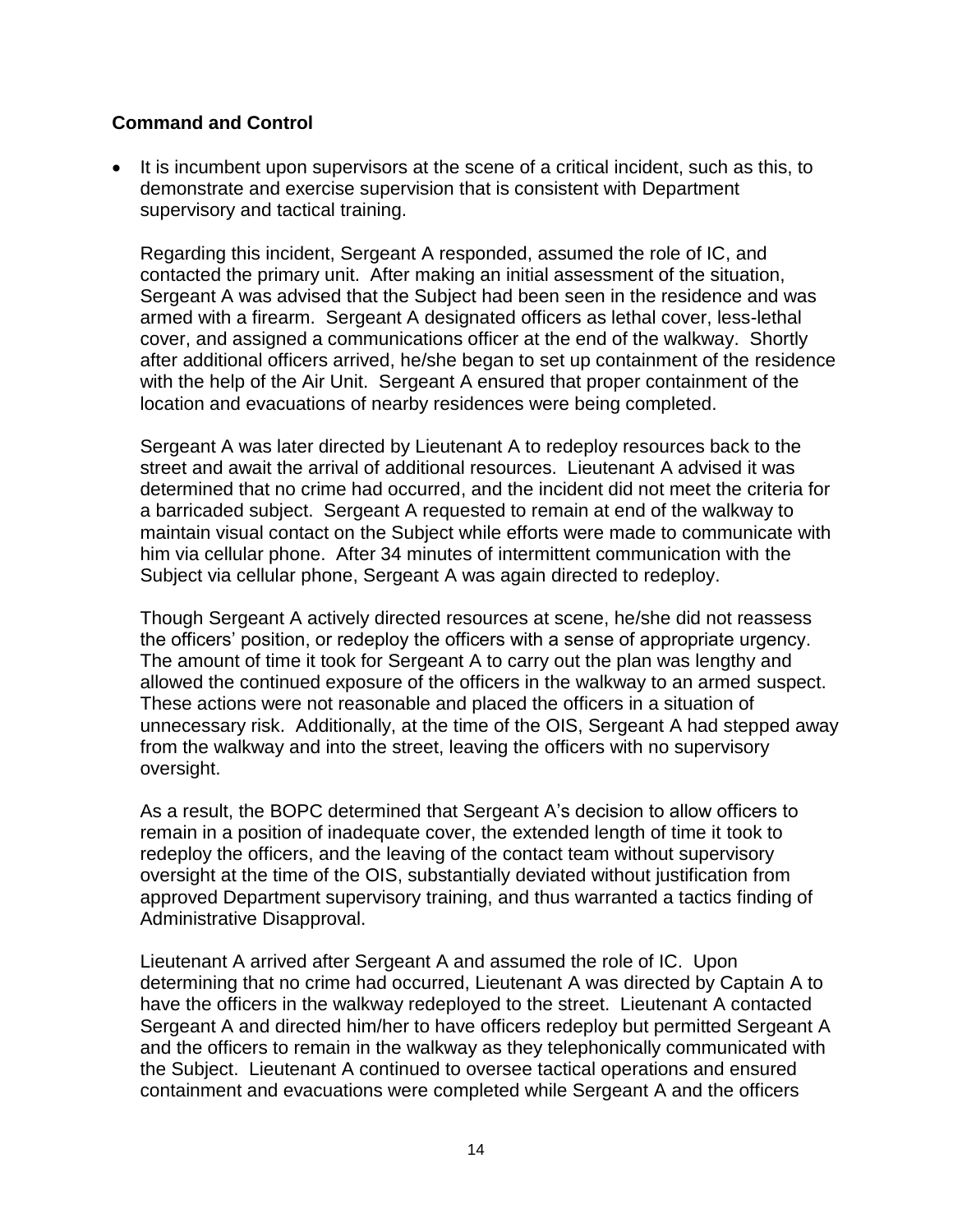continued to try communicating with the Subject. Realizing that the officers on the walkway had not redeployed, Captain A again directed Lieutenant A to redeploy the officers to the street to wait for additional resources. Lieutenant A contacted Sergeant A again and after consulting with him/her, allowed the officers in the walkway to remain in place while other officers were being positioned to provide cover. It was during this time that the OIS occurred. The BOPC would have preferred that Lieutenant A had recognized the peril that the officers in the walkway were in and followed Captain A's direction to immediately redeploy them to a position of greater safety.

At the time, there was no immediate threat and no reasonable justification for the long delay in carrying out the direction given by Captain A.

As a result, the BOPC determined Lieutenant A's failure to ensure a timely redeployment of the officers substantially deviated, without justification from approved Department supervisory training, and thus warranted a tactics finding of Administrative Disapproval.

Captain A responded to the incident and assumed the role of IC. Upon making the determination that no crime had occurred, he/she directed Lieutenant A to redeploy officers to the street and await additional resources.

Sergeant B also responded, established the CP, and made notifications. Sergeant D responded, separated, monitored, and obtained a PSS from Officer C.

The actions of these supervisors were consistent with Department supervisory training and met the BOPC's expectations of field supervisors during a critical incident.

• The evaluation of tactics requires that consideration be given to the fact that officers are forced to make split-second decisions under very stressful and dynamic circumstances. Tactics are conceptual and intended to be flexible and incident specific, which requires that each incident be looked at objectively and the tactics be evaluated based on the totality of the circumstances.

Each tactical incident also merits a comprehensive debriefing. In this case, there were areas identified where improvement could be made. A Tactical Debrief is the appropriate forum for the involved personnel to discuss individual actions that took place during this incident.

Thus, The BOPC found Lieutenant A, Sergeant A, Officers A, B, C, D, and E's tactics to warrant a finding of Administrative Disapproval. The BOPC found Captain A's tactics to warrant a Tactical Debrief.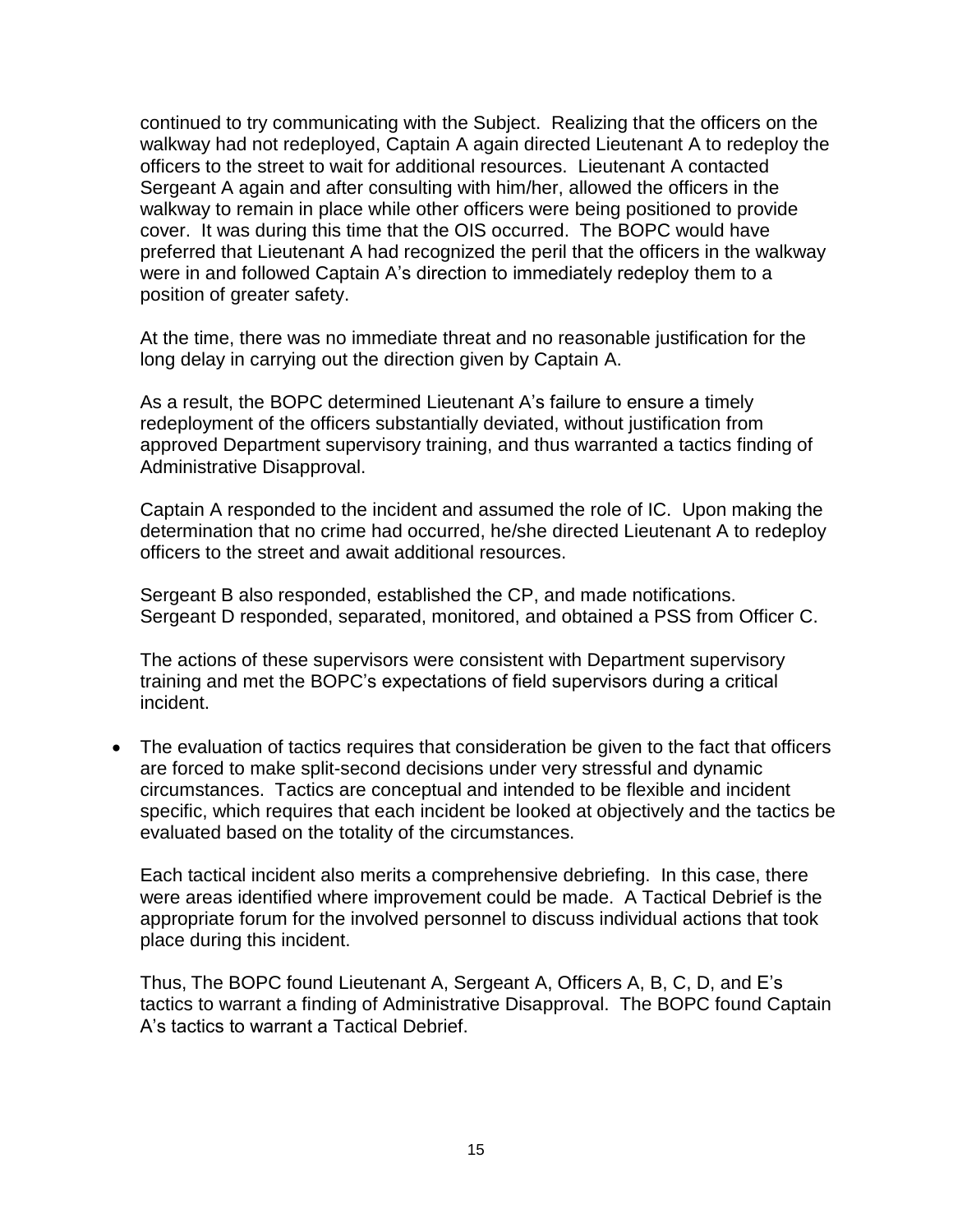#### **B. Drawing and Exhibiting**

• According to Officer A, as he/she and Officer B began to approach the residence, Officer A drew his/her service pistol because he/she knew the Subject had a shotgun and a handgun in his possession.

According to Officer B, as he/she walked back towards his/her partner, Officer B heard Officer A giving commands and instructing the Subject to come out with his hands up. The Subject refused to comply with Officer A's commands. Based on the information Officer B had received from Witness A that the Subject was armed, Officer B believed that due to the tactical situation, deadly force could be utilized. Officer B drew his/her service pistol.

According to Officer B, he/she relieved Officer E as the lethal cover officer on numerous occasions. While on point, Officer B saw the Subject holding a handgun. Officer B drew his/her service pistol in defense of his/her life and Officer A's life, and his/her belief that the situation was going to escalate to one involving deadly force.

According to Officer B, while the plan was being developed to redeploy, he/she was standing behind Officers C and E. Officer B observed the Subject rapidly pop into view from the window near the red door with a black handgun in his right hand. The Subject pointed the gun directly where the officers were standing, and Officer B believed the Subject was trying to shoot them. Officer B jumped to cover and said, "Gun. Gun. Gun. Suspect has a gun." Fearing for his/her life, Officer B drew his/her service pistol and held it at a low-ready position behind the officers.

According to Officer C, based on the belief that the Subject was armed with both a shotgun and a handgun, he/she believed that the Subject was in a position of advantage by being inside the residence. In addition, Officer C's patrol rifle provided better accuracy and distance. Officer C grabbed his/her helmet from the rear compartment of his/her police vehicle and deployed his/her patrol rifle.

According to Officer E, he/she responded to a backup call for a man with a gun. Officer E donned his/her helmet and deployed his/her patrol rifle to have superior firepower over the Subject to overcome his resistance if necessary.

According to Officer D, he/she relieved Officer C as the lethal cover officer so that Officer C could relax his/her arms. Prior to temporarily assuming the role of lethal cover officer with his/her shotgun, Officer D was told that the Subject was armed with a gun and seen walking back and forth through the house. Officer D was briefed on his/her primary duties and areas of responsibility to cover and took over Officer C's position.

Based on the totality of the circumstances, the BOPC determined that an officer with similar training and experience as Officers A, B, C, D, and E, while faced with similar